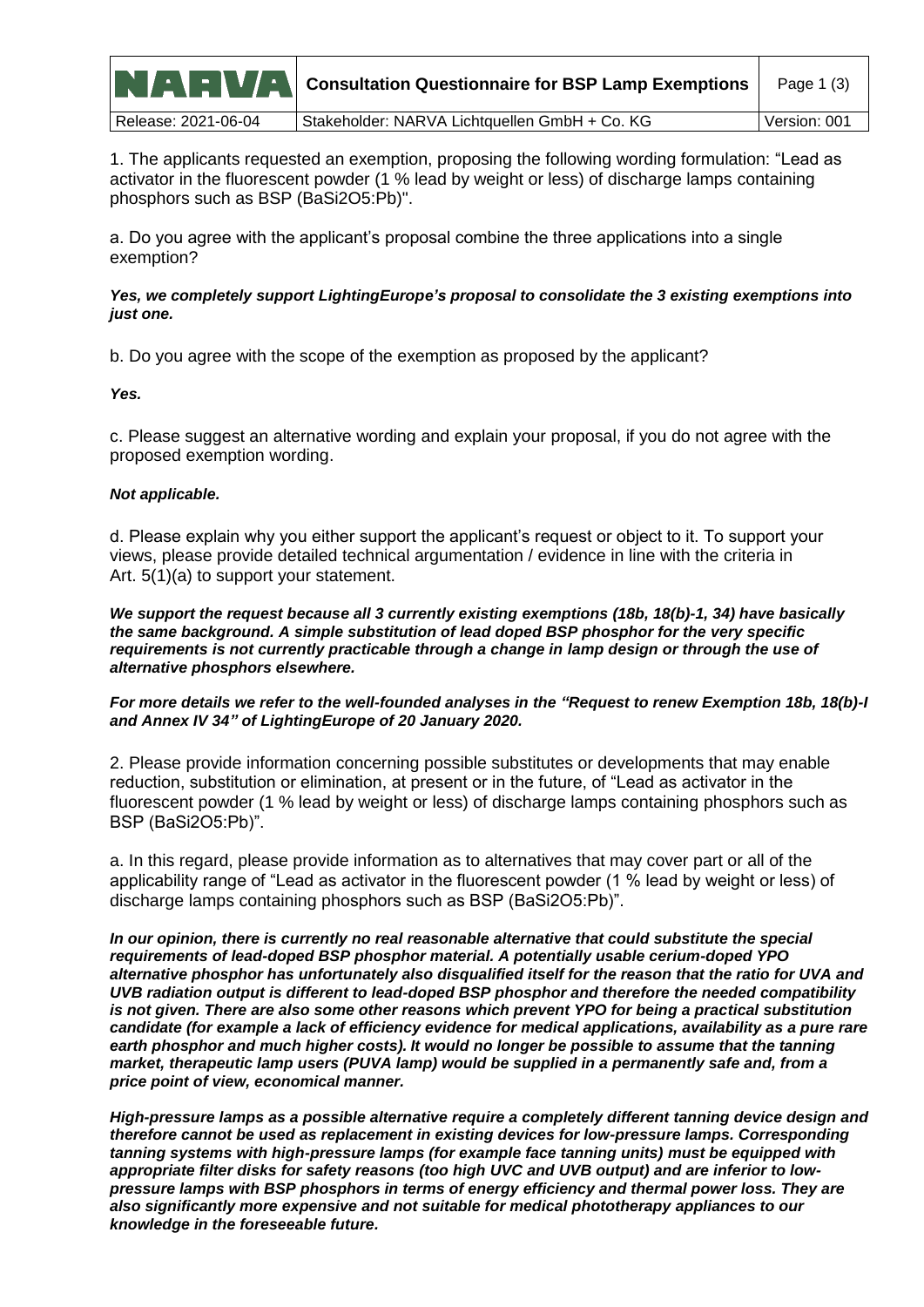|                     | <b>NAMER MAN</b> Consultation Questionnaire for BSP Lamp Exemptions | Page 2 (3)   |
|---------------------|---------------------------------------------------------------------|--------------|
| Release: 2021-06-04 | Stakeholder: NARVA Lichtquellen GmbH + Co. KG                       | Version: 001 |

*Theoretical also LED-technology could be a possible option for replacing lead-doped BSP phosphor for tanning and phototherapy. However, no specific LED solution is known at this time that would be suitable for general use / replacement business for the corresponding use cases of the exemptions on the market.*

b. Please provide quantitative data as to application specifications to support your view.

*For more details we refer to the well-founded analyses in the "Request to renew Exemption 18b, 18(b)-I and Annex IV 34" of LightingEurope of 20 January 2020. However, if further data is required, we will be happy to provide our own comparative reports of lamps of the same design with lead-doped BSP and lead-free YPO fluorescent material.*

3. Please provide information as to research initiatives which are currently looking into the development of possible alternatives for some or all of the application range of "Lead as activator in the fluorescent powder (1 % lead by weight or less) of discharge lamps containing phosphors such as BSP (BaSi2O5:Pb)".

a. Please explain what part of the application range is of relevance for such initiatives (in what applications substitution may be possible in the future).

*It is difficult for us to make a well-founded statement on this. This question should rather be addressed to specialized research institutes. But we assume that there are only few chances regarding the development of alternative lead-free phosphors for the corresponding applications. Probably, the perspective will be to research suitable UV-LEDs.*

b. Please provide a roadmap of such on-going research (phases that are to be carried out), detailing the current status as well as the estimated time needed for further stages.

*We are a medium-sized (contract) manufacturer and see ourselves unable to present a detailed roadmap of such substitution or elimination researches in the short time available. Basic researchers, who are familiar with possible alternatives, should be able to make clearly detailed statements here.*

4. As part of the evaluation, socio-economic impacts shall also be compiled and evaluated. For this purpose, please provide details in respect of the following:

a. Please estimate possible amounts of waste to be generated through a forced substitution should the exemption not be granted. In this respect, please clarify whether devices placed on the market before the 22 July 2021 could still be serviced through the spare parts provision stipulated in the Directive under Article 4.

*It can be assumed that due to the limited compatibility and other negative impacts of lead-free alternative replacements the most tanning device types placed on the market before the 22 July 2021 would no longer be in conformity with CE regulations. After interpretation Article 4 of the directive a*  spare parts supply of tanning devices with corresponding lamps is not given from our point of view, if *the extension of the exemptions should no longer be granted. A defect or end-of-life tanning lamp with BSP phosphor in a tanning device per se cannot be repaired or reused and must be replaced by a new lamp. In a worst-case scenario, all existing tanning devices that are currently operated with lamps with BSP phosphor would have to be disposed of.*

b. Please estimate possible impacts on employment in total, in the EU and outside the EU, should the exemption not be granted. Please detail the main sectors in which possible impacts are expected – manufacture, supply chain, retail, etc.

*Should UV lamps with BSP phosphor, which fall under the exemptions of Annex III 18(b), 18(b)-1 and Annex IV 34, no longer be available, several economic sectors could be severely affected, as it is currently not technically and/or financially feasible to replace or retrofit the existing equipment with effective and compatible alternatives.*